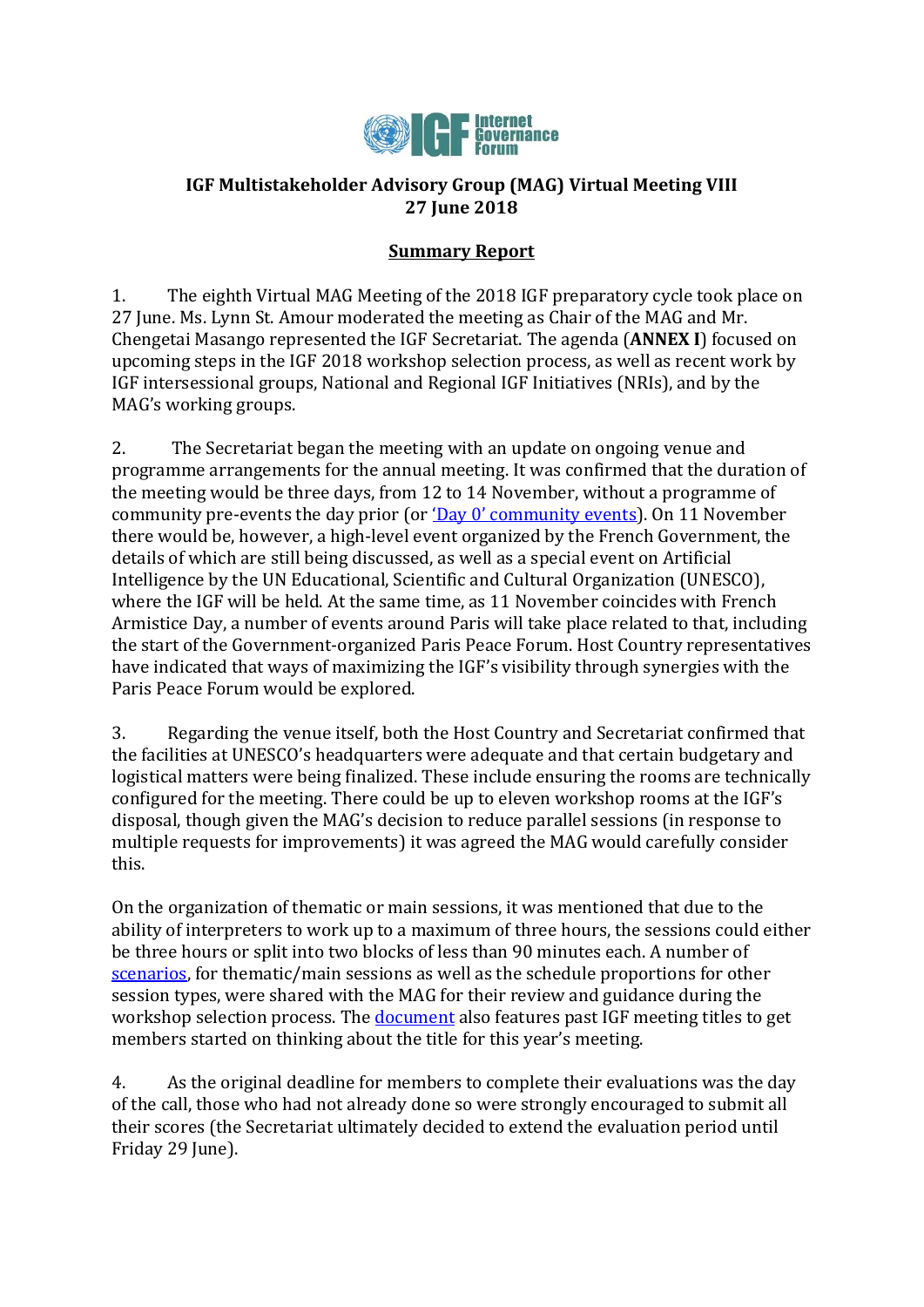5. The [draft agenda for the Second Open Consultations and face-to-face MAG](http://www.intgovforum.org/multilingual/index.php?q=filedepot_download/6657/1268)  [Meeting,](http://www.intgovforum.org/multilingual/index.php?q=filedepot_download/6657/1268) on 11-13 July, was then reviewed, with a focus on the review the MAG will conduct of the high-scoring workshops within each theme or track. It was emphasised, most importantly, that the review should strive to carefully balance the diversity of themes, and the diversity of topics, according to: which issues are most important to each stakeholder group, each regional group, as well as to the community of National and Regional IGF Initiatives (NRIs). The MAG's desire for a more cohesive programme was also reiterated. The results of the Call for Issues will be a critical guide in helping to make determinations of those stakeholder interests; the Secretariat's analysis of the evaluated proposals will further help to identify gaps and imbalances within the themes or tracks. It was reiterated that some volunteer MAG members would continue to look at the submissions pool to potentially establish metrics for assessing the internal diversity of proposals.

6. The various Best Practice Forums (BPFs) in 2018 each gave short updates on their work to date, following a number of [updates sent in writing](https://www.intgovforum.org/multilingual/content/2018-igf-mag-virtual-meeting-viii) to the MAG list. The [BPFs on Cybersecurity](http://www.intgovforum.org/multilingual/index.php?q=filedepot_download/6657/1267) and [Artificial Intelligence, Big Data](http://www.intgovforum.org/multilingual/index.php?q=filedepot_download/6657/1266) & Internet of Things both reported that they had held their first virtual meetings; the BPFs on Gender & Access and on Local Content said they would be holding their kick-off meetings shortly and before the MAG's face-to-face meeting, with Local Content also looking for participation from key individuals and organizations.

The fourth phase of the Connecting and Enabling the Next Billion(s) initiative (CENB IV) said it would be holding its first meeting soon and laying groundwork to pick up with the Secretariat-hired consultant once they are formally recruited.

The MAG also heard short updates on Dynamic Coalitions (DCs) and NRIs, with both communities having made or preparing requests to organize their own main sessions during the IGF. Notably, NRIs plan to focus on 'Evolution of Internet Governance' as a theme. DCs, it was said, have agreed on their calls to better align their activities and coordinate, wherever possible, with other intersessional groups such as BPFs.

6. Finally, the MAG's working groups also updated members on the call – namely the [Working Group on Outreach and Engagement \(WGOE\);](http://www.intgovforum.org/multilingual/index.php?q=filedepot_download/6657/1274) on Workshop Review and Evaluation Process (WG-WREP); on IGF Improvements (WG-IMP); on [Fundraising \(WG-](http://www.intgovforum.org/multilingual/index.php?q=filedepot_download/6657/1271)[FUN\);](http://www.intgovforum.org/multilingual/index.php?q=filedepot_download/6657/1271) and on a [Multiyear Strategic Work Programme \(WG-WMP\).](http://www.intgovforum.org/multilingual/index.php?q=filedepot_download/6657/1273) In particular, the latter group, led by the MAG Chair, has held three meetings thus far and is focusing its efforts on several fronts: 1 – options for producing more tangible, concrete outputs, and 2 - bringing more cohesiveness to the work of the MAG and the community within the IGF ecosystem, and 3 – advancing a multi-year program for a small number of critical topics. As part of this last effort, the group will try to understand what policy questions the IGF is uniquely positioned to address long-term, bearing in mind a broader and growing Internet governance ecosystem. Finally, it was noted that particular attention was being paid to broadening community engagement across this effort.

7. The next meeting of the MAG will be face-to-face at the IGF 2018 Second Open [Consultations and MAG Meeting,](https://www.intgovforum.org/multilingual/content/igf-2018-second-open-consultations-and-mag-meeting) to take place 11-13 July at the UN Office at Geneva (UNOG). Further virtual meetings will be schedule in the MAG's online [calendar.](https://docs.google.com/document/d/1VifeAiFb7fwX6t1rVpBlbKv5tfigj6dm7wkv13nQItg/edit)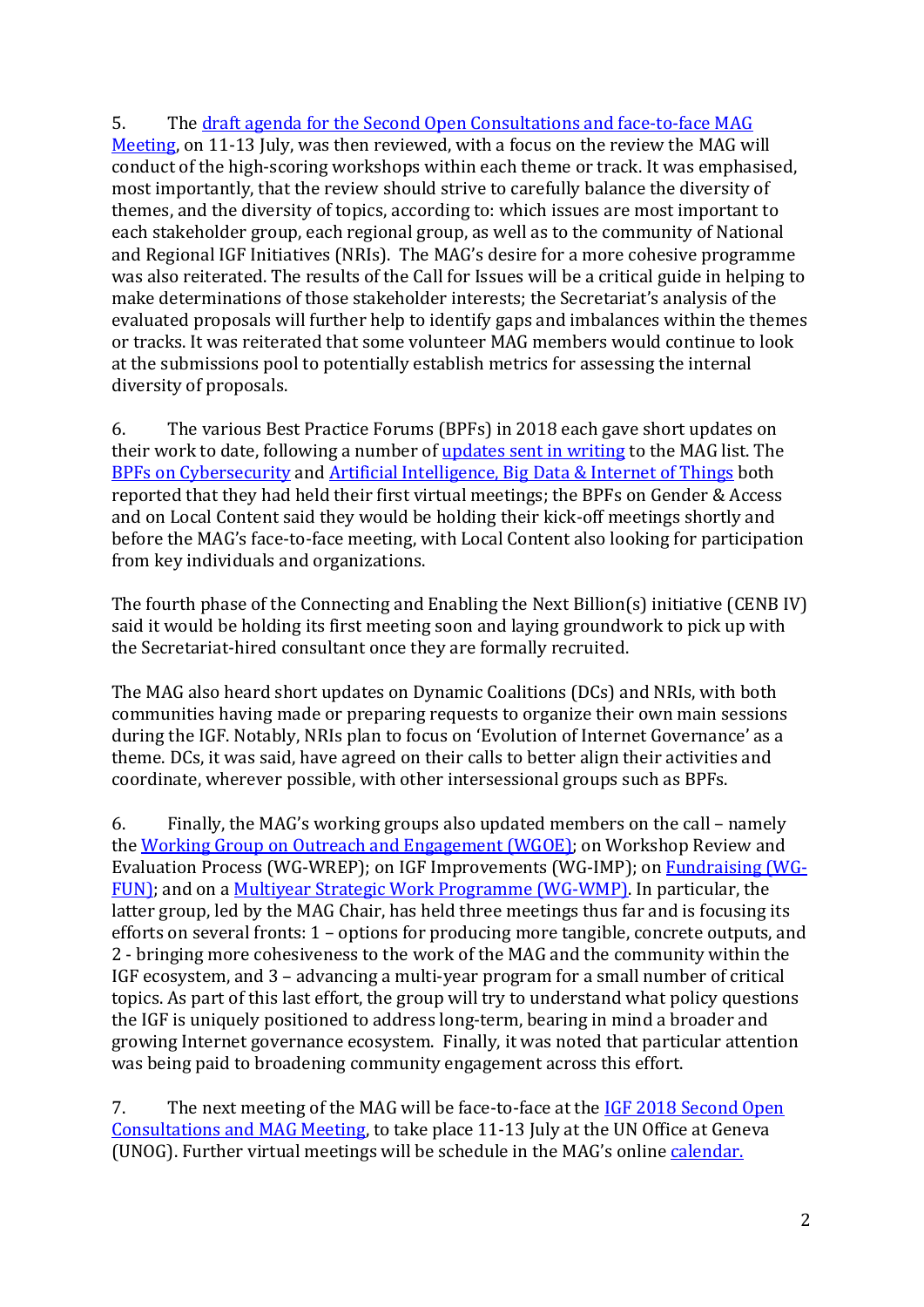### **Annex I**

### **MAG Virtual Meeting VIII Wednesday 27 June 2018, 13.00 UTC Draft Agenda**

- **1 - Adoption of Agenda** (3 min)
- **2 - Misc Updates by the Secretariat** (10 min)
- **3 - Update by Host Country** (10 min)
- **4 - Review of draft Agenda: Open Consultation and MAG Meeting - July 11 - 13** (30 min)
- **5 - BPF & CENB Updates** (30 min @ 5 minutes each).
- **6 - MAG Working Group Updates** (30 min @ 5 minutes each)**.**
- **7 - AOB** (7 min)

### **List of Participants**

| <b>MAG Chair</b>             |                |            |                                    |  |  |  |
|------------------------------|----------------|------------|------------------------------------|--|--|--|
| Ms.                          | St. Amour      | Lynn       | <b>Internet Matters</b>            |  |  |  |
| <b>IGF 2018 Host Country</b> |                |            |                                    |  |  |  |
| Ms.                          | <b>Bichara</b> | Najma      | Ministry for Foreign Affairs of    |  |  |  |
|                              |                |            | France                             |  |  |  |
| Ms.                          | Rahmouni       | Dalila     | Ministry for Foreign Affairs of    |  |  |  |
|                              |                |            | France                             |  |  |  |
| <b>MAG Members</b>           |                |            |                                    |  |  |  |
| Ms.                          | Abdulla        | Rasha      | The American University in Cairo   |  |  |  |
| Ms.                          | Cadena         | Sylvia     | <b>APNIC Foundation</b>            |  |  |  |
| Mr.                          | Candia         | Miguel     | Ministry for Foreign Affairs,      |  |  |  |
|                              |                |            | Paraguay                           |  |  |  |
| Mr.                          | Casasbuenas    | Julián     | Colnodo/APC                        |  |  |  |
| Ms.                          | Cassa          | Concettina | Agency for Digital Italy           |  |  |  |
| Ms.                          | Chung          | Jennifer   | Dot Asia                           |  |  |  |
| Ms.                          | Croll          | Jutta      | Digital Opportunities Foundation / |  |  |  |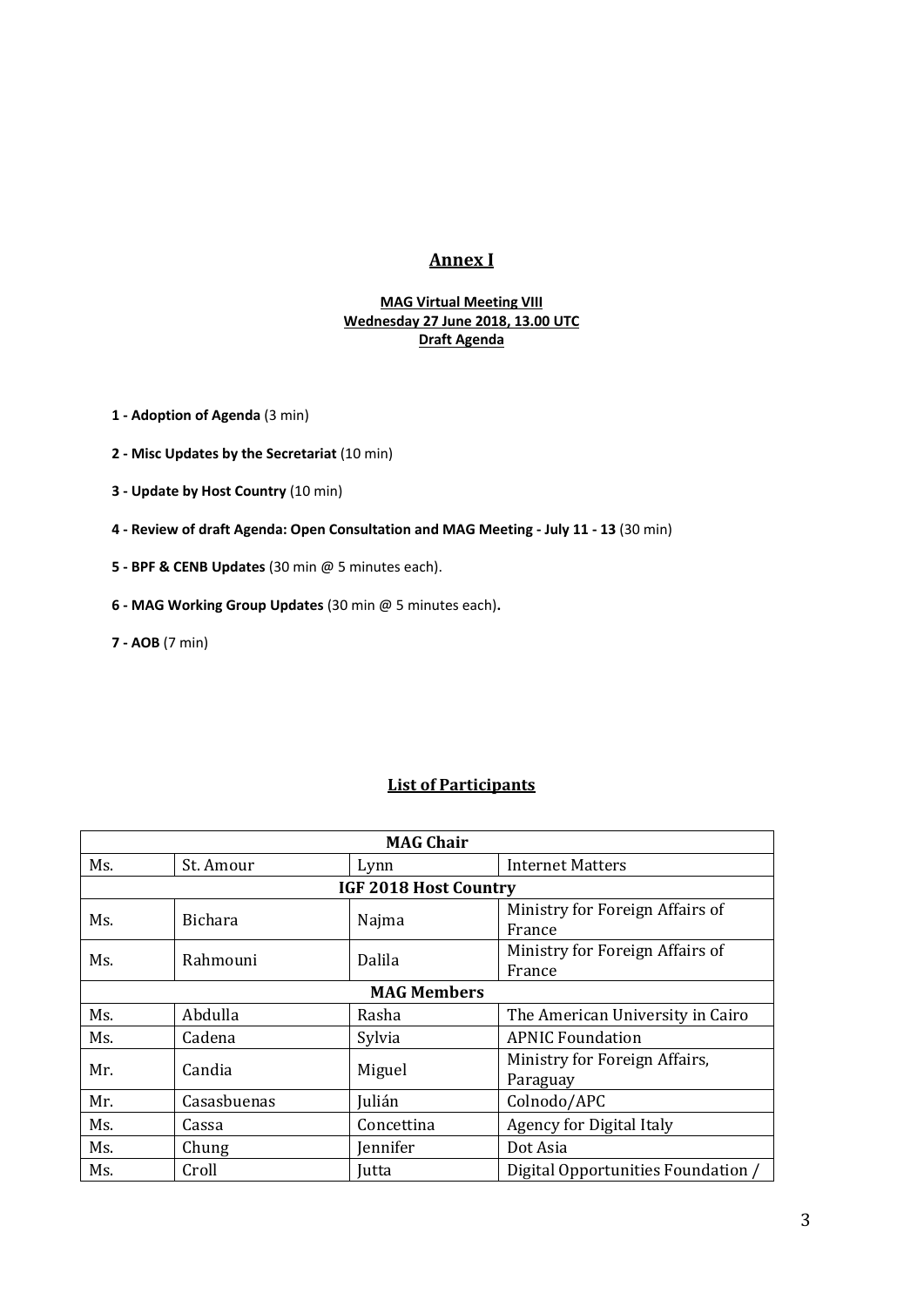|     |                  |                                                | Stiftung Digitale Chancen                                                                                                                                                                  |
|-----|------------------|------------------------------------------------|--------------------------------------------------------------------------------------------------------------------------------------------------------------------------------------------|
| Ms. | Dahmani          | Wafa                                           | unisian Internet Agency ATI                                                                                                                                                                |
| Mr. | Donkor           | Wisdom                                         | Ghana Open Data Initiative,<br>National Information Technology<br>Agency                                                                                                                   |
| Ms. | Erramuspe        | Alejandra                                      | Agencia de Gobierno Electrónico y<br>Sociedad de la Información y<br>el Conocimiento, Uruguay                                                                                              |
| Mr. | Estrada          | Miguel Ignacio                                 | <b>LACTLD</b>                                                                                                                                                                              |
| Ms. | Franz            | Liesyl                                         | Office of the Coordinator for Cyber<br>Issues at the Department of State,<br><b>United States</b>                                                                                          |
| Ms. | Galstyan         | Lianna                                         | <b>ISOC</b> Armenia                                                                                                                                                                        |
| Ms. | Gatto            | Raquel                                         | <b>ISOC</b>                                                                                                                                                                                |
| Ms. | Glavor           | Nataša                                         | Data Analyst, CARNet                                                                                                                                                                       |
| Mr. | Gridl            | Rudolf                                         | <b>Federal Ministry for Economic</b><br>Affairs and Energy                                                                                                                                 |
| Mr. | Ilishebo         | Michael                                        | Zambia Police Service                                                                                                                                                                      |
| Mr. | Jevtovic         | Danko                                          | Jugodata                                                                                                                                                                                   |
| Mr. | Lo               | Mamadou                                        | Credit Agricole Bank, Senegal                                                                                                                                                              |
| Mr. | Malcolm          | Jeremy                                         | <b>Electronic Frontier Foundation</b>                                                                                                                                                      |
| Mr. | Mansoor Ansari   | <b>Omar</b>                                    | <b>TechNation Afghanistan</b>                                                                                                                                                              |
| Mr. | Mochizuki        | Kenta                                          | Yahoo Japan Corporation                                                                                                                                                                    |
| Mr. | Ndicho Bambo     | Samuel                                         | Ministry of External Relations,<br>Cameroon                                                                                                                                                |
| Mr. | Onyango          | Douglas                                        | <b>Delta IT Solutions</b>                                                                                                                                                                  |
| Ms. | Parris           | June                                           | Halaqah Media                                                                                                                                                                              |
| Mr. | Regoje           | Nebojsa                                        | Ministry of Foreign Affairs of<br>Bosnia and Herzegowina                                                                                                                                   |
| Mr. | Rowney           | Paul                                           | <b>AfICTA</b>                                                                                                                                                                              |
| Mr. | Sabir            | <b>Sumon Ahmed</b>                             | Fiber@Home Limited                                                                                                                                                                         |
| Mr. | Sibul            | Heiki                                          | Estonia Internet Foundation                                                                                                                                                                |
| Ms. | Suto             | Timea                                          | <b>ICC BASIS</b>                                                                                                                                                                           |
| Mr. | Tao              | Xiaofeng                                       | Member of the Consultative<br>Committee on ICT for United<br>Nations, China Association for<br>Science and Technology; Professor,<br>Beijing University of Posts and<br>Telecommunications |
| Ms. | Teleanu          | Sorina                                         | DiploFoundation                                                                                                                                                                            |
| Mr. | Wallis           | Ben                                            | Microsoft                                                                                                                                                                                  |
|     |                  | <b>Former IGF Host Country Representatives</b> |                                                                                                                                                                                            |
| Ms. | Arida            | Christine                                      | National Telecom Regulatory<br>Authority, Egypt                                                                                                                                            |
| Mr. | Rosas            | Israel                                         | <b>Coordination of the National</b><br>Digital Strategy, Mexico                                                                                                                            |
| Mr. | Valle da Fonseca | Rodrigo                                        | <b>Government of Brazil</b>                                                                                                                                                                |
| Ms. | Walpen           | Livia                                          | <b>Federal Office of Communications</b><br>(OFCOM), Switzerland                                                                                                                            |